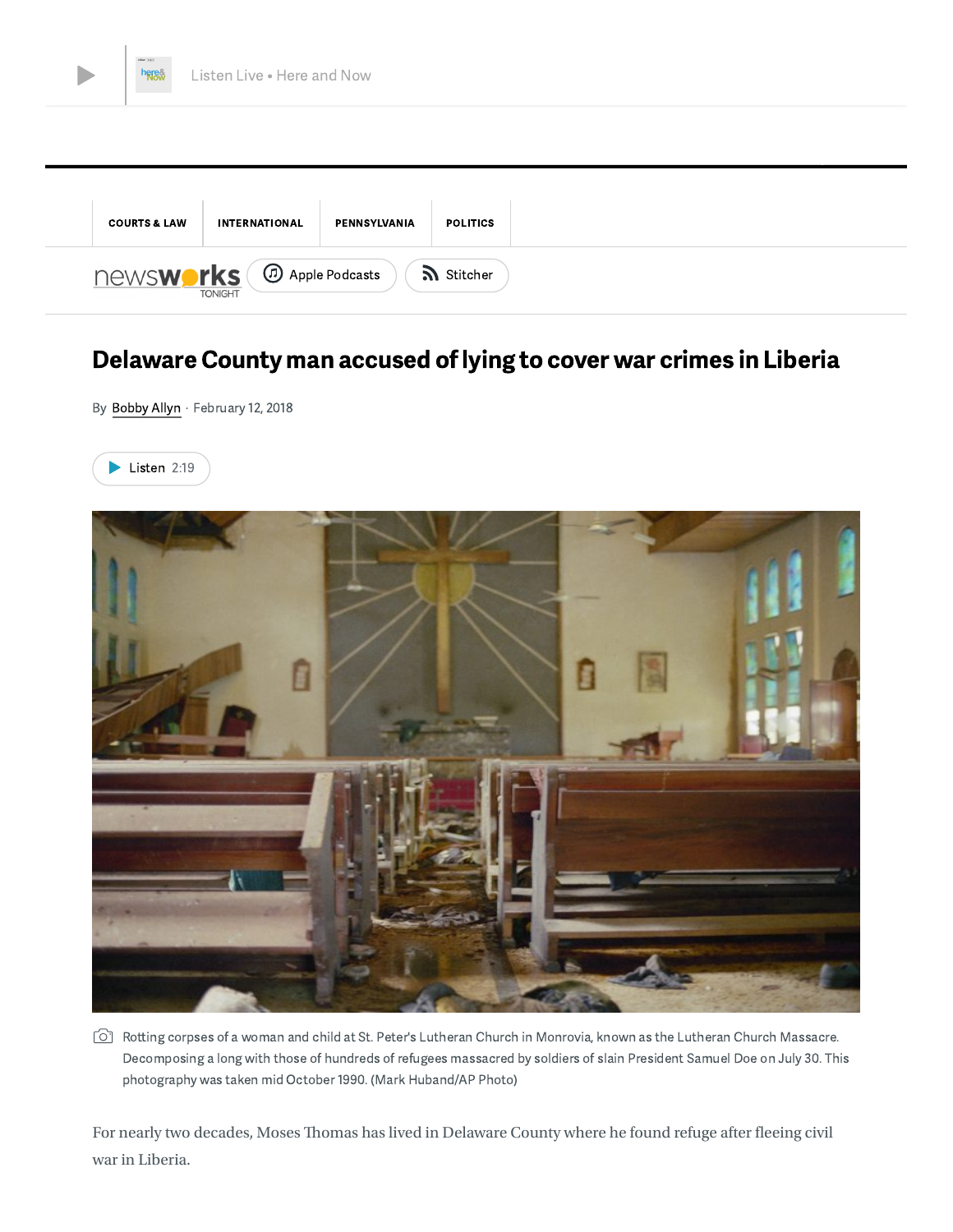But a new lawsuit brought by an international human rights organization claims he gained passage into the U.S. by pretending he was trying to escape brutal atrocities that the suit alleges he himself directed.

The federal suit leveled at the onetime military commander comes just as Liberian war criminal and Delaware County resident Mohammed Jabateh, aka Jungle Jabbah, awaits sentencing in Philadelphia federal court following a jury [conviction](https://whyy.org/articles/jungle-jabba-guilty-fraud-lying-u-s-faces-30-years-prison/) in October on immigration fraud charges.

The civil suit leveled against Thomas is shedding new light on a government-led mass killing in Monrovia that occurred as the nation's first civil war raged.

On July 29, 1990, government forces opposed to rebel insurgent Charles Taylor stormed a church operating as a Red Cross shelter and slaughtered an estimated 600 men, women, and children with swords, knives, and guns.

Known as the Lutheran Church Massacre, it was part of an Armed Forces of Liberia campaign targeting ethnic minorities suspected of loyalty to Taylor's rebel army as Taylor sought to overthrow then-leader Samuel Doe.

"They just started indiscriminately shooting the victims inside," said lawyer Nushin Sarkarati with the San Francisco-based group Center for Justice and Accountability, which filed the lawsuit in U.S. District Court for the Eastern District of Pennsylvania.

The plaintiffs in the case are Liberians whose names have been shielded to protect them from retaliation. They survived by "hiding under piles of dead bodies and feigning death as soldiers stabbed fallen victims to ensure that they were truly dead," according to the suit.

Thomas is not accused of killing anyone. But just before the massacre, the suit claims, he told civilians gathered at the church to stay put, promising their safety. Thomas then ordered 45 government soldiers to kill everyone rebels or not — in the building, the suit says.

The suit is being brought under a federal law known as the Torture Victim Protection Act, a 1992 statute intended to bring international criminals to justice in countries that have failed to punish them.

"Our courts determined that individuals who commit torture are actually like the modern-day pirate," Sarkarti said. "They're like the enemies of mankind, so we really should make the court system available wherever these perpetrators are found, because these abuses are so egregious."

To this day, no one has been held civilly or criminally responsible for the Lutheran Church Massacre. Accounts of the incident appear mostly in African publications.

Since the action against Thomas is a civil case, if it is successful, he could be forced to pay damages to the victims in Liberia; it would not result in any jail time. Yet Sarkarati said the information she and her legal team collect on him could be used by federal authorities to prosecute or deport him, though her organization would not be a part of those efforts.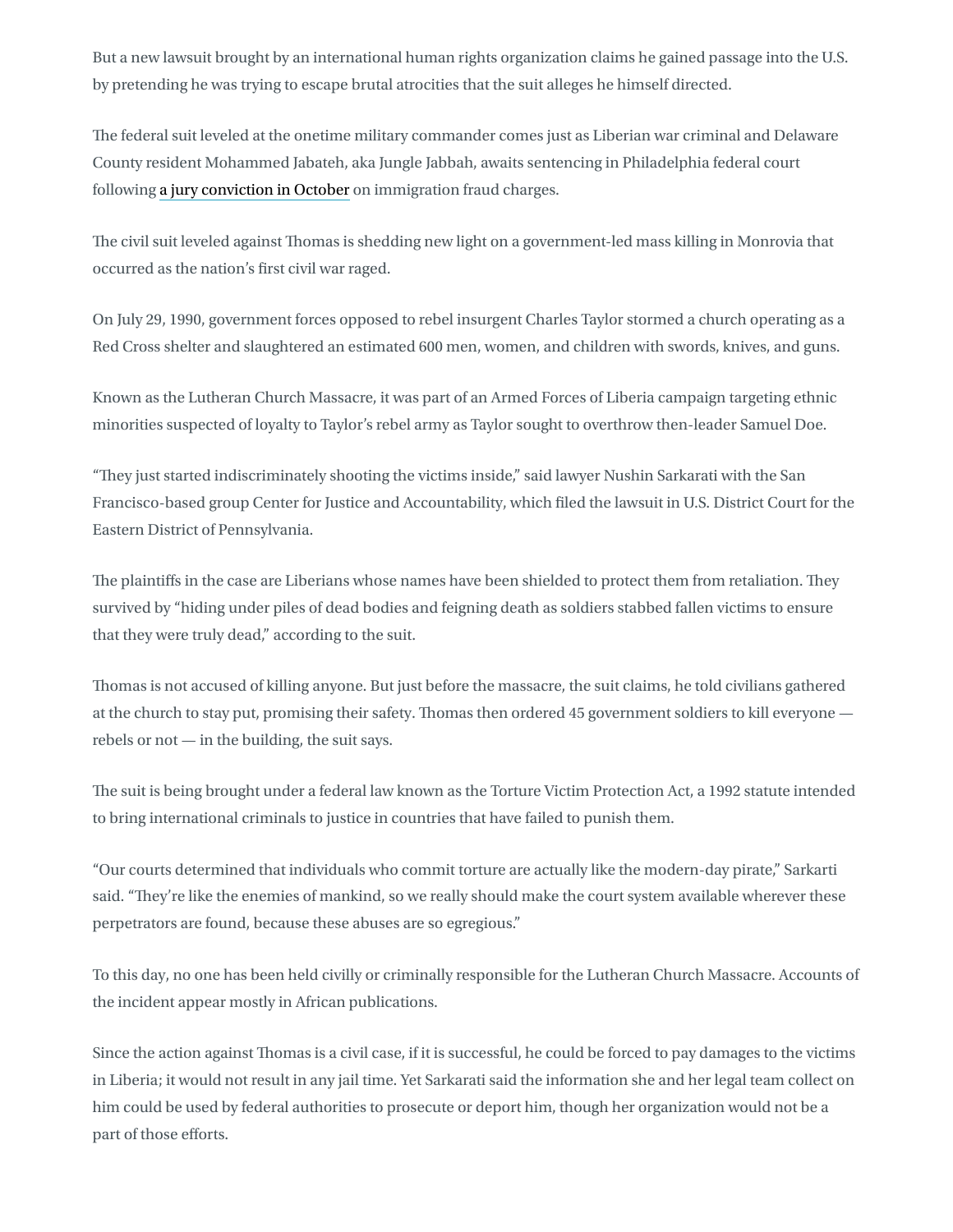Since Thomas has just been served with the lawsuit, details of his legal representation are not clear.

Reached by phone, Thomas said he is aware of the Lutheran Church Massacre, but that he had no involvement in planning the bloodshed. "This lawsuit is nonsense. It's stupidity. I don't know what it's talking about," said Thomas, who said he is not working right now and lives with his girlfriend in Sharon Hill. "It has no truth in it. It's foolishness. Everybody who knows me knows this, and I will prove this in court."

While the Victim Protection Act has a 10-year statute of limitations, Sarkarati said certain conditions allow that time frame to be extended — for instance, if the perpetrator was not in the United States during the crime or if an ongoing war made filing the complaint impossible.

"There is a lot of law that has helped us develop this issue," she said.

To print the document, click the "Original Document" link to open the original PDF. At this time it is not possible to print the document with annotations.

Related Content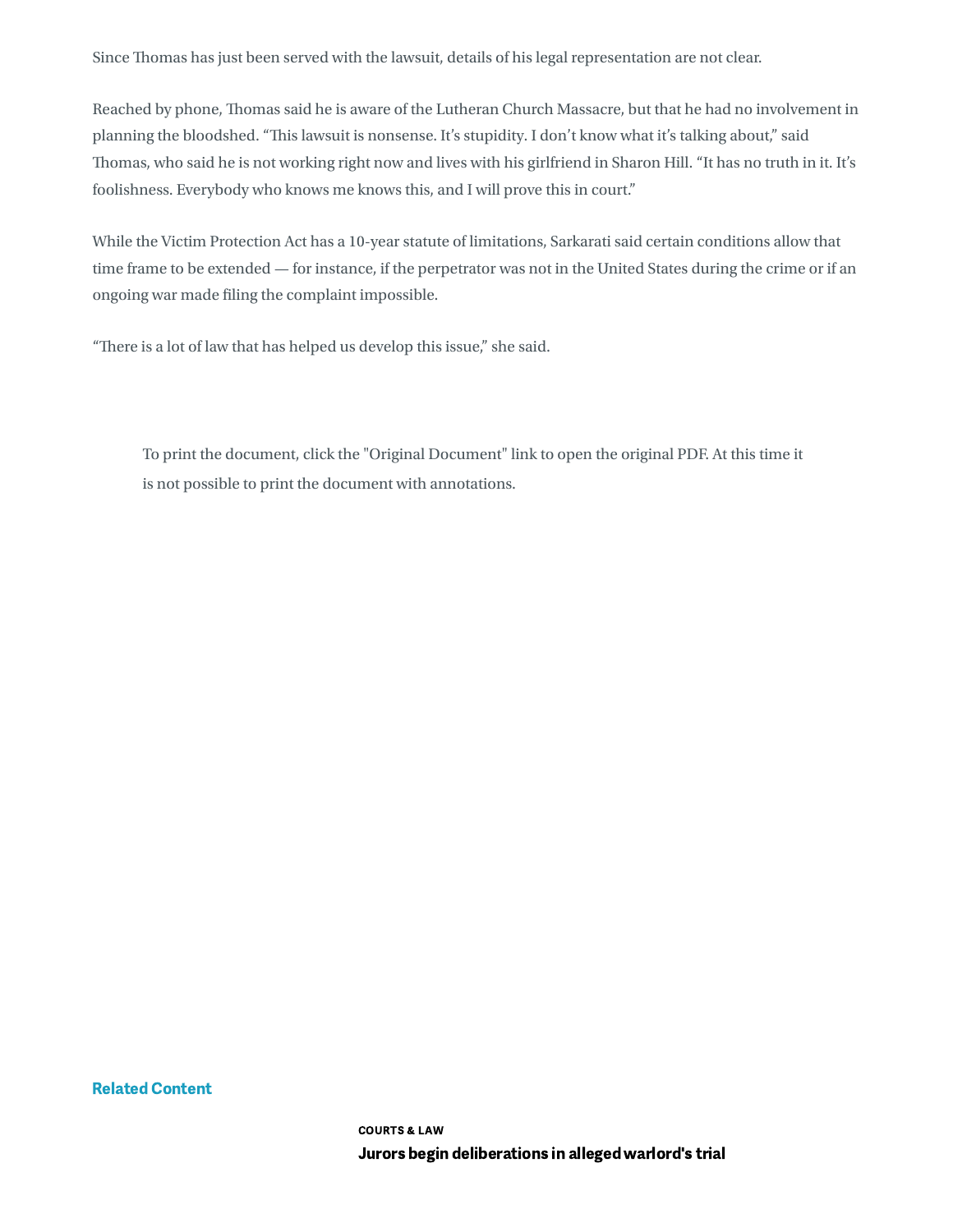### $\bigcap$  [COURTS](https://whyy.org/categories/courts-law/) & LAW

Is 'Jungle Jabbah' a ruthless killer or vendetta victim? Two portraits emerge in Delco man's trial

5 months ago



Liberian expats split on war crimes case against [Delaware](https://whyy.org/articles/liberian-expats-split-on-war-crimes-case-against-delaware-county-resident/) County resident



[Share](http://www.facebook.com/sharer.php?u=https://whyy.org/segments/delaware-county-man-accused-lying-cover-war-crimes-liberia/) this  $\mathsf f$   $\mathsf v$   $\mathsf \subseteq$ 

### Brought to you by NewsWorks Tonight

### [NewsWorks](https://whyy.org/programs/newsworks-tonight/) Tonight

NewsWorks Tonight is a daily radio show that showcases the best reporting and storytelling from WHYY's talented staff of journalists.

### Subcribe for free

| Apple Podcasts | Stitcher |
|----------------|----------|
|                |          |

More segments from [NewsWorks](https://whyy.org/episodes/newsworks-tonight-february-12-2018/) Tonight February 12, 2018

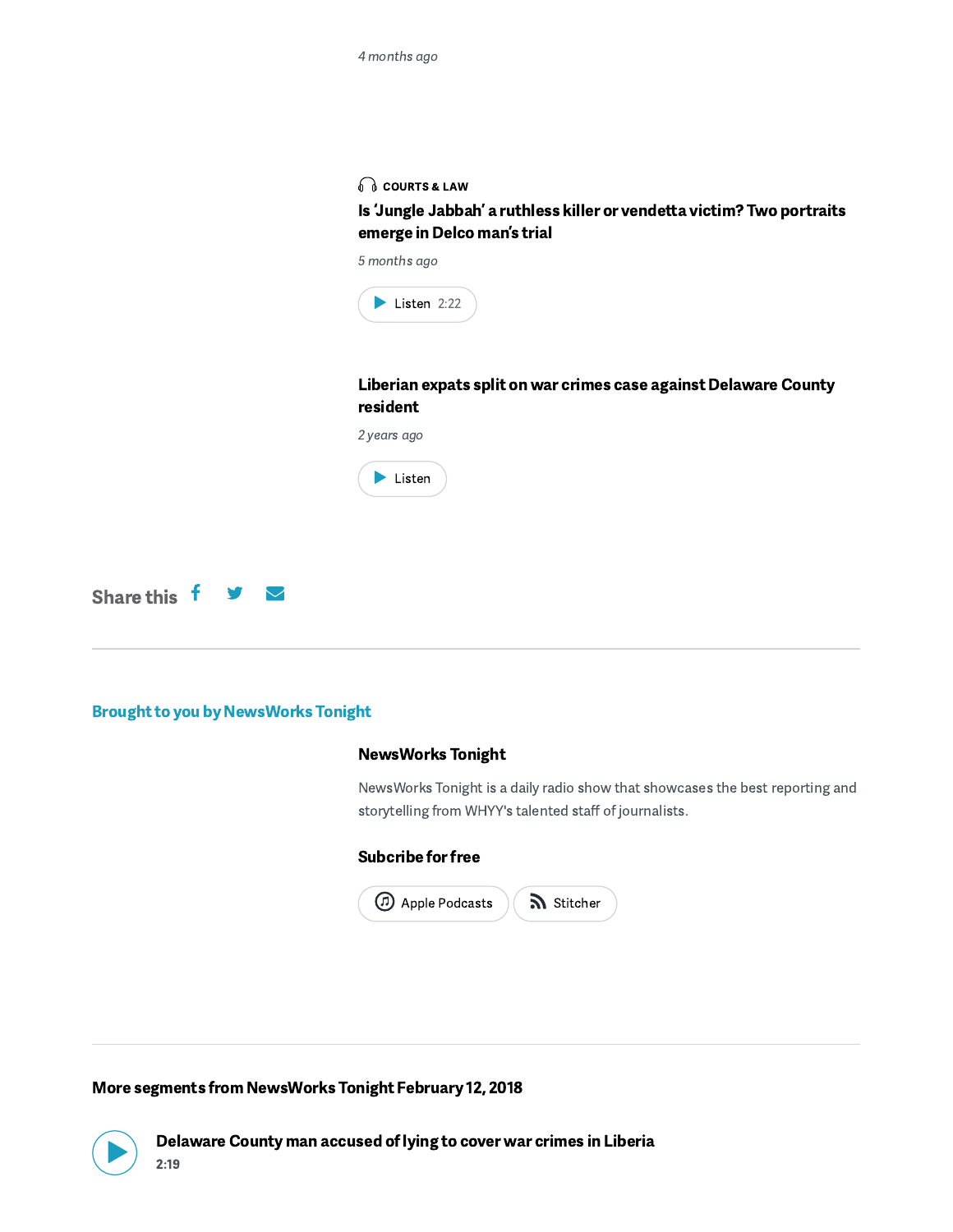Interactive map: GOP proposal for new Pa. [congressional](https://whyy.org/segments/interactive-map-gop-proposal-new-pa-congressional-map-sparks-debate-fairness-partisanship/) map sparks debate about fairness, partisanship 0:00

 $\blacktriangleright)$ 

Puerto Rico's [Governor](https://whyy.org/segments/puerto-ricos-governor-meet-city-leaders-friday-igniting-hope-aid-phillys-maria-evacuees/) to meet with city leaders on Friday, igniting hope of aid for Philly's Maria evacuees 4:20



[Philadelphia's](https://whyy.org/segments/philadelphias-new-spot-fresh-fish-school/) new spot for fresh fish is ... in a school?<br> $2:16$ 

View full [episode](https://whyy.org/segments/delaware-county-man-accused-lying-cover-war-crimes-liberia/)

You may also like

[COURTS](https://whyy.org/categories/courts-law/) & LAW

ICE arrests Chesco man during a green card interview. Will it scare off other [undocumented](https://whyy.org/articles/ice-arrests-chesco-man-green-card-interview-will-scare-off-undocumented-immigrants-trying-get-legal/) immigrants trying to get legal?

8 hours ago

[COURTS](https://whyy.org/categories/courts-law/) & LAW Jurors begin [deliberations](https://whyy.org/articles/jurors-begin-deliberations-jungle-jabbah-alleged-warlord-trial/) in alleged warlord's trial 4 months ago

[COURTS](https://whyy.org/categories/courts-law/) & LAW

Radnor Board of [Commissioners](https://whyy.org/articles/main-line-municipal-board-president-arrested-charges-child-porn/) president arrested on charges of child porn

4 months ago

About Bobby Allyn

Read [more](https://whyy.org/person/bobby-allyn/)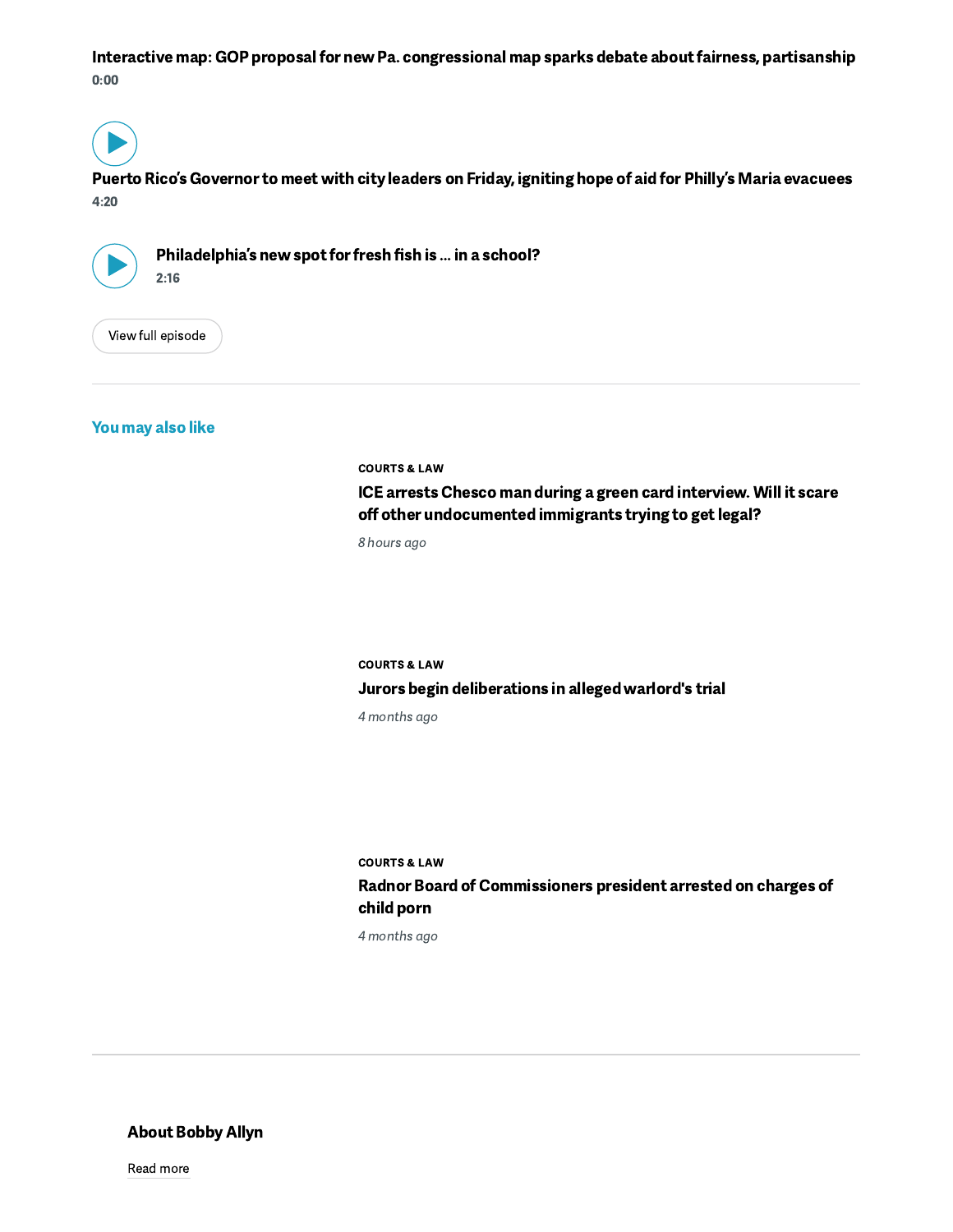



WHYY thanks our sponsors [— become](https://whyy.org/corporate-underwriting/) a WHYY sponsor



WHYY thanks our sponsors [— become](https://whyy.org/corporate-underwriting/) a WHYY sponsor

### Top Stories



#### [COURTS](https://whyy.org/categories/courts-law/) & LAW

Timeline: The battle over [Pennsylvania's](https://whyy.org/articles/timeline-battle-pennsylvanias-congressional-district-map/) congressional district map

[COURTS](https://whyy.org/categories/courts-law/) & LAW Philly plan for [safe-injection](https://whyy.org/segments/philly-plan-safe-injection-site-oxymoronic-u-s-attorney-says/) site 'oxymoronic,' U.S. attorney says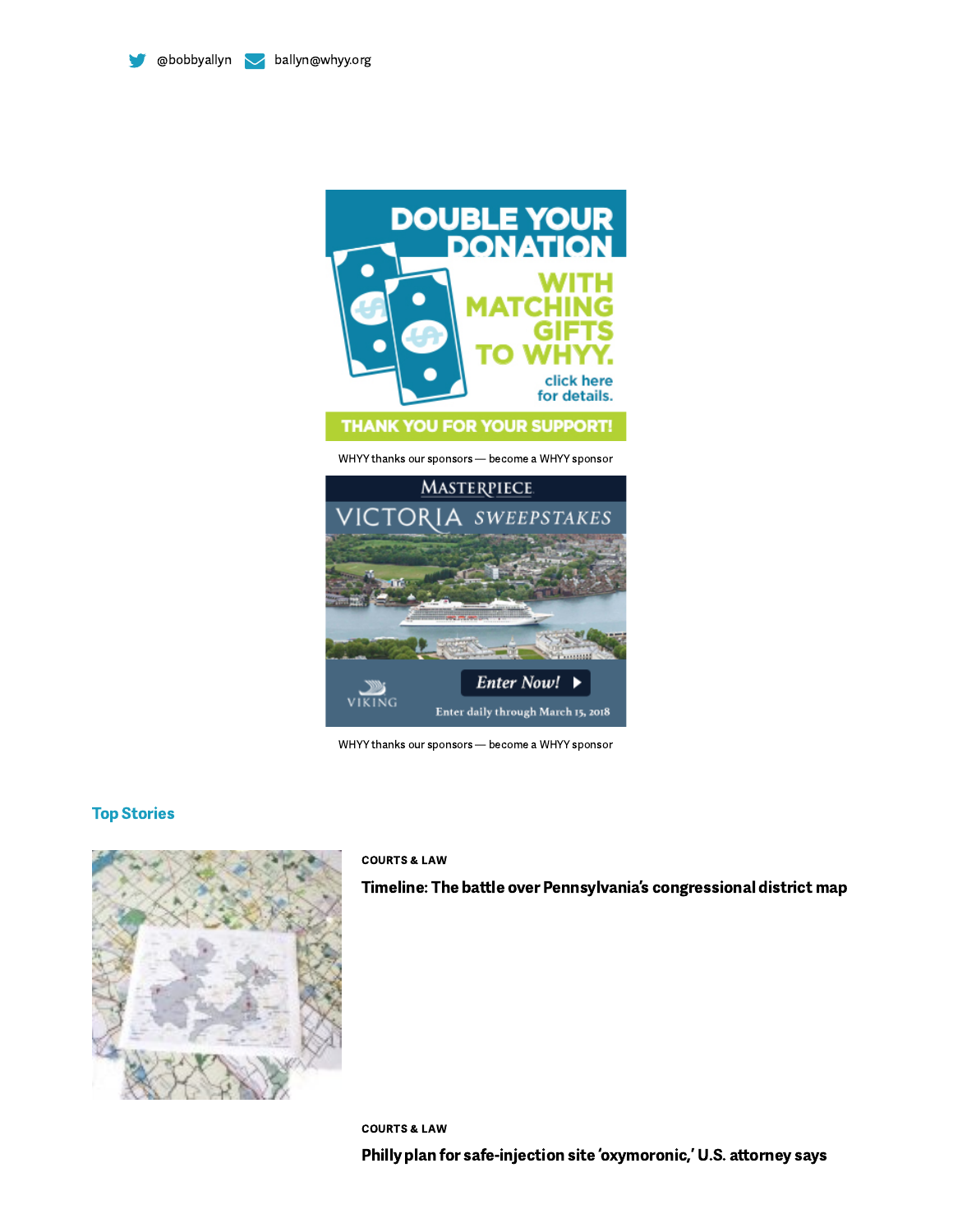

50%

50% of WHYY's funding comes from donations made by people just like you.

[Donate](https://support.whyy.org/join.php)  $\rightarrow$  Learn about WHYY [Member](https://whyy.org/member-benefits/) benefits  $\rightarrow$ 

# Want a digest of WHYY's programs, events & stories? Sign up for our weekly newsletter.





Pipeline showdown: PennEast files for eminent domain against 130 [landowners](https://whyy.org/segments/pipeline-showdown-penneast-files-eminent-domain-130-landowners/)